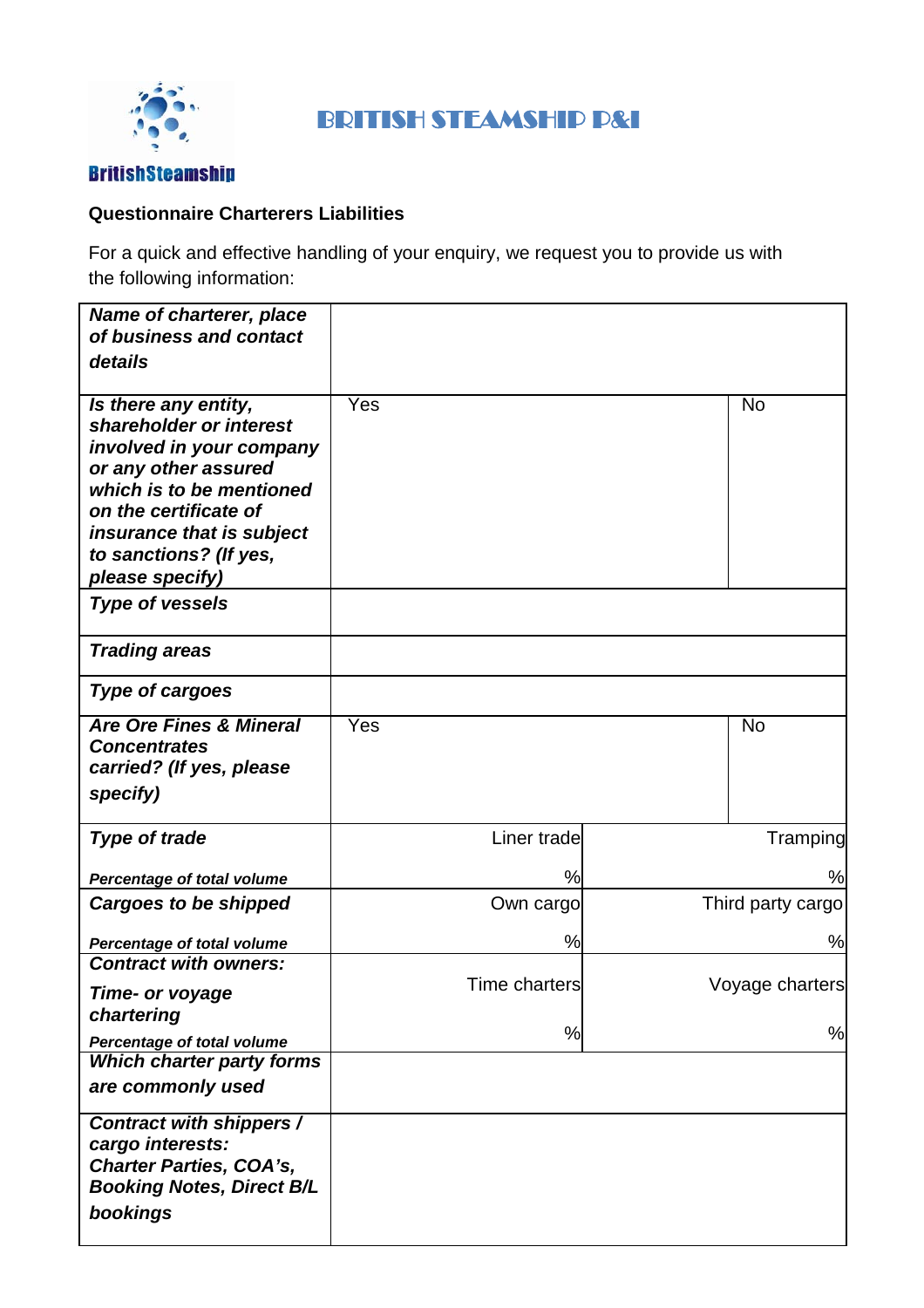

# BRITISH STEAMSHIP P&I

## **BritishSteamship**

### **Questionnaire Charterers Liabilities**

| <b>Type of Bills of Lading to</b>                         | <b>Blank Owers Bs/L</b> |           |                   |  | Own Bs/L (with |            |                     |
|-----------------------------------------------------------|-------------------------|-----------|-------------------|--|----------------|------------|---------------------|
| be used                                                   |                         |           |                   |  | assureds Logo/ |            |                     |
|                                                           |                         |           |                   |  |                |            |                     |
|                                                           |                         |           |                   |  |                |            | address on its face |
| Percentage of total volume                                |                         |           |                   |  |                |            |                     |
|                                                           |                         |           |                   |  | $\%$           |            | %                   |
| Are Bs/L always signed                                    |                         |           |                   |  |                |            |                     |
| by or by authority on                                     |                         |           |                   |  | Yes / No       |            |                     |
| behalf of the Master                                      |                         |           |                   |  |                |            |                     |
| If CIF sales, is there a                                  |                         |           |                   |  |                |            |                     |
| waiver of subrogation                                     |                         |           |                   |  |                |            |                     |
| from cargo underwriters?                                  |                         |           |                   |  |                |            |                     |
| If so, is this against the<br>assured and /or the bill of |                         |           |                   |  |                |            |                     |
|                                                           |                         |           |                   |  |                |            |                     |
| lading carrier?                                           |                         |           |                   |  |                |            |                     |
| <b>Expected date of entry</b>                             |                         |           |                   |  |                |            |                     |
|                                                           |                         |           |                   |  |                |            |                     |
|                                                           |                         |           |                   |  |                |            |                     |
| How many tons of cargo                                    |                         |           |                   |  |                |            |                     |
| is expected to be shipped<br>in 1 year?                   |                         |           |                   |  |                |            |                     |
| <b>Expected number of</b>                                 |                         |           |                   |  |                |            |                     |
| vessels to be chartered                                   |                         |           |                   |  |                |            |                     |
| per annum                                                 |                         |           |                   |  |                |            |                     |
| Average size (GT) of                                      |                         |           |                   |  |                |            |                     |
| vessels                                                   |                         |           |                   |  |                |            |                     |
| <b>Average duration of</b>                                |                         |           |                   |  |                |            |                     |
| charter periods and/or                                    |                         |           |                   |  |                |            |                     |
| voyage                                                    |                         |           |                   |  |                |            |                     |
| <b>Which policy limit is</b>                              |                         |           |                   |  |                |            |                     |
| required in US Dollars                                    | 5 million               |           | 10 million        |  | 20 million     | 25 million | 50 million          |
|                                                           |                         |           |                   |  |                |            |                     |
| <b>Deductibles</b>                                        | <b>Hull</b>             |           | US\$              |  |                |            |                     |
|                                                           | US\$<br>Cargo           |           |                   |  |                |            |                     |
|                                                           | US\$<br><b>Others</b>   |           |                   |  |                |            |                     |
|                                                           |                         |           |                   |  |                |            |                     |
| <b>Quotation for defence</b>                              |                         |           |                   |  |                |            |                     |
| cover (legal costs)?                                      | <b>YES</b>              | <b>NO</b> | <b>Deductible</b> |  | US\$           |            |                     |
| <b>Name of insurance</b>                                  |                         |           |                   |  |                |            |                     |
| broker                                                    |                         |           |                   |  |                |            |                     |
|                                                           |                         |           |                   |  |                |            |                     |
| Name of present P. & I.                                   |                         |           |                   |  |                |            |                     |
| <b>Club/Insurer</b>                                       |                         |           |                   |  |                |            |                     |